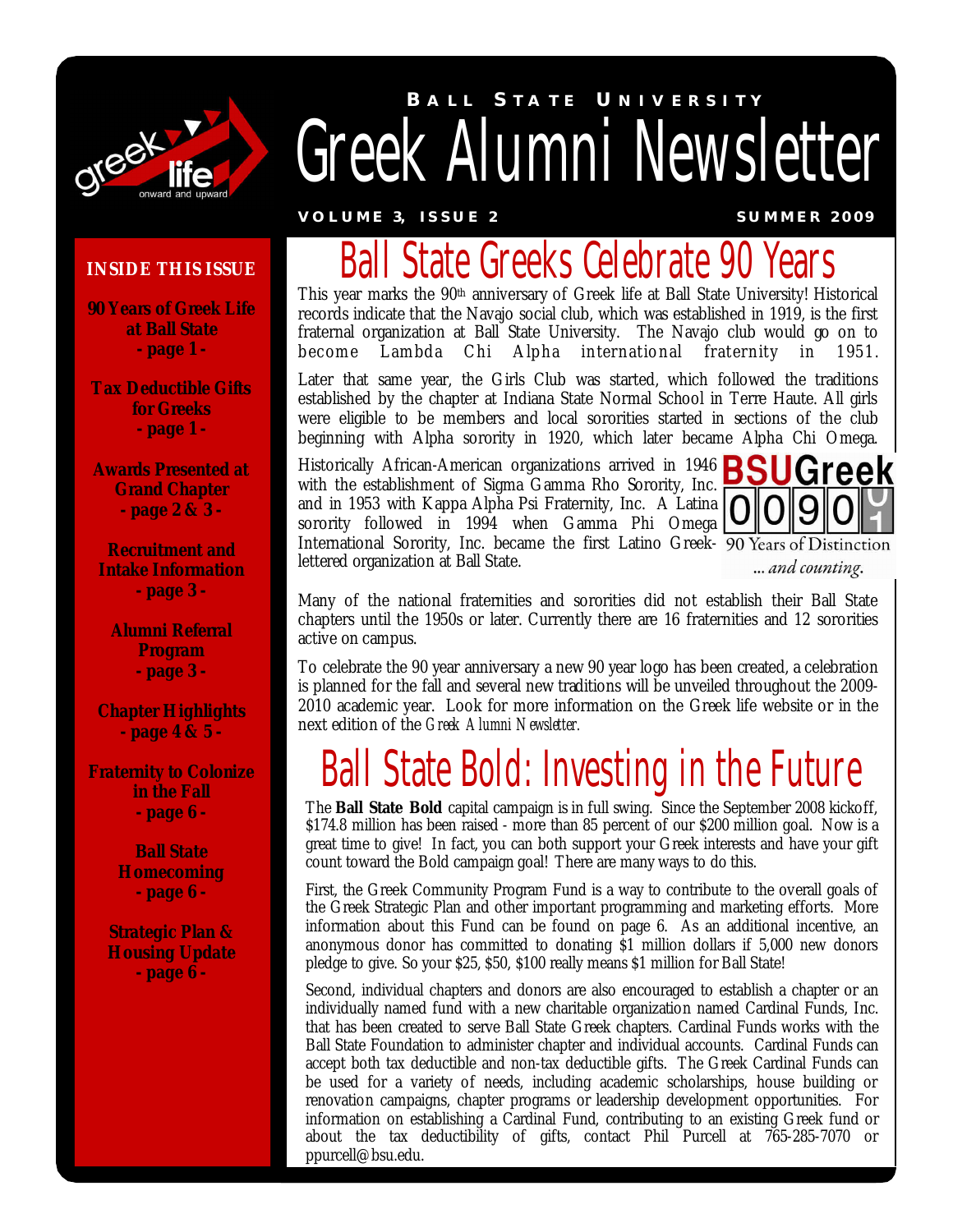## Awards Presented at Grand Chapter

Each spring the Greek community honors chapters in the areas of academic achievement, outstanding service and philanthropy work and Greek Excellence. In addition, individuals are recognized for outstanding contributions to their chapters and the Greek community at Ball State. This year's program was held in Emens Auditorium on Sunday, April 5th. Below is a list of our 2008 award recipients.

### Service/Philanthropy Awards

**National Pan-Hellenic Council Community Service Award** Kappa Alpha Psi Fraternity, Inc.

**Philanthropy Award** Kappa Alpha Psi Fraternity, Inc.

**Overall Philanthropy/ Service Award** Kappa Alpha Psi Fraternity, Inc.

**Interfraternity Council Community Service Award** Theta Chi

**Philanthropy Award** Delta Tau Delta

**Overall Philanthropy/Service Award** Delta Tau Delta

**Panhellenic Council Community Service Award** Delta Zeta

**Philanthropy Award** Alpha Phi

**Overall Philanthropy/ Service Award** Delta Zeta

### Greek Individual Award Winners

**Outstanding New Member** Matthew Whitlock, Phi Gamma Delta

**Outstanding Chapter President** Abby Kaffenberger, Sigma Kappa Brandon Steinbrook, Theta Chi

**Outstanding Greek Achiever** Lauren Beaver, Kappa Delta Michael Niezer, Phi Gamma Delta

**Greek Woman of the Year** Deanna Pogorelc, Phi Mu

**Greek Man of the Year** Shawn Meier, Phi Gamma Delta

**Duane Deal Outstanding Chapter Advisor** Dr. James Stroud, Phi Delta Theta

**Philanthropy Donation Award** Chi Omega

**Philanthropy Participation Award** Alpha Omicron Pi

### Academic Awards

 **National Pan-Hellenic Council Highest Chapter G.P.A. - Spr.2008** Gamma Phi Omega Sorority, Inc.

 **Highest Chapter G.P.A. - Fall 2008** Gamma Phi Omega Sorority, Inc.

 **2008 Most Improved Chapter G.P.A** Sigma Gamma Rho Fraternity, Inc.

#### **Interfraternity Council**

**Highest Chapter G.P.A. - Spr. 2008** Phi Gamma Delta **Highest Chapter G.P.A. - Fall 2008** Phi Gamma Delta **Highest New Member G.P.A. - Spr. 2008** Theta Chi **Highest New Member G.P.A. - Fall 2008** Phi Gamma Delta **2008 Most Improved Chapter G.P.A** Delta Sigma Phi

#### **Panhellenic Council**

**Highest Chapter G.P.A. - Spr. 2008** Alpha Chi Omega **Highest Chapter G.P.A. – Fall 2008** Kappa Delta **Highest New Member G.P.A. - Spr. 2008** Pi Beta Phi **Highest New Member G.P.A. - Fall 2008** Kappa Delta **2008 Most Improved Chapter G.P.A** Kappa Delta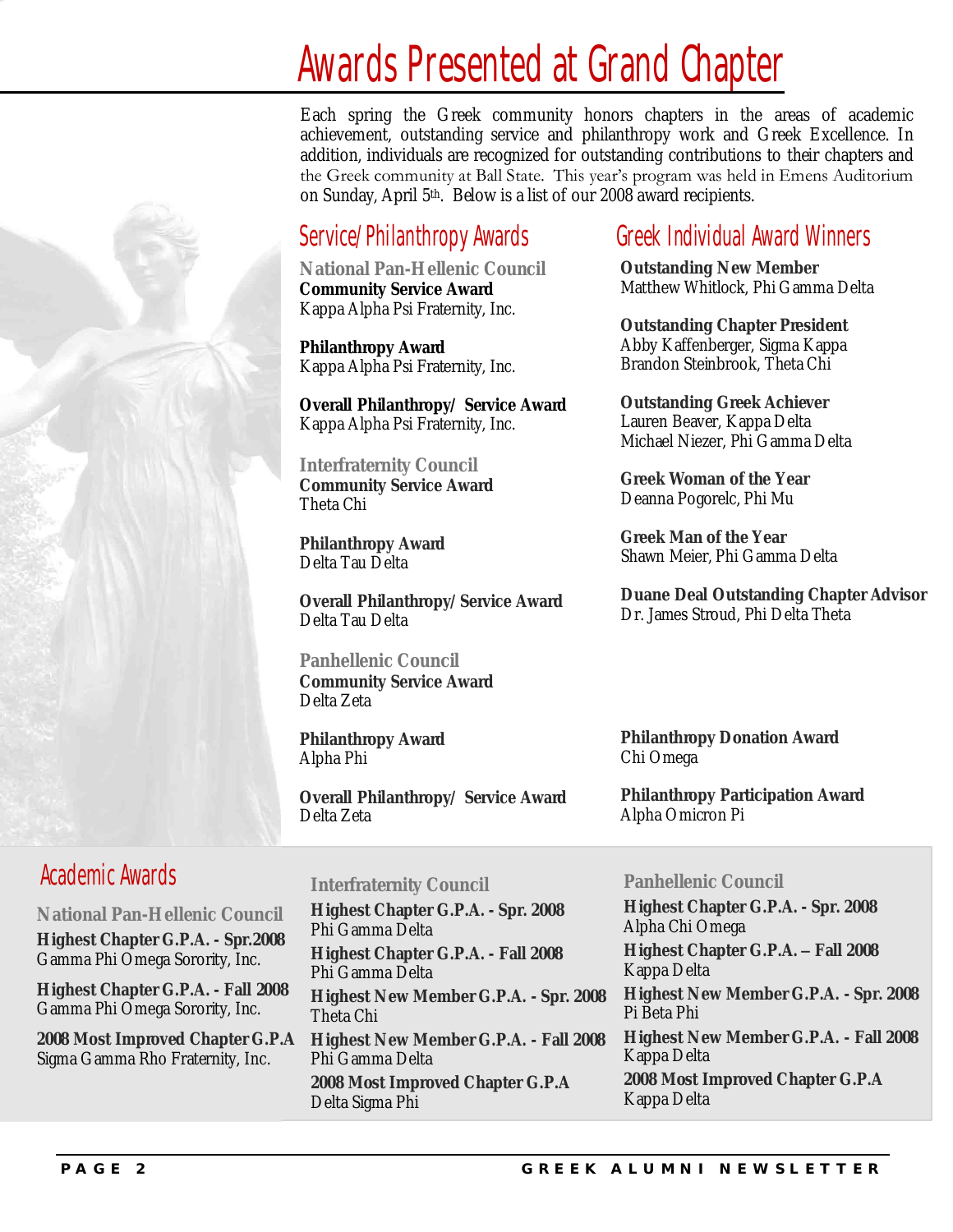### Last Greek Excellence Awards

Greek Excellence awards are the highest honor that a Greek organization at Ball State can receive. The purpose of the Greek Excellence plan is to provide guidelines to assist chapters in functioning at the most effective levels possible and to recognize individual groups for achieving excellence in chapter operations. Chapters may be recognized for achieving excellence in four programming areas: scholarship, chapter management, membership development and outreach. Chapters that achieve excellence in all four areas are recognized as being a Chapter of Excellence. Next year the Greek Excellence awards will be replaced with accreditation awards. Below is a list of this year's award recipients.

#### **Excellence in Outreach**

Alpha Chi Omega • Chi Omega • Kappa Delta • Alpha Phi Alpha Fraternity, Inc. • Delta Tau Delta • Phi Gamma Delta • Theta Chi

**Excellence in Scholarship**

Alpha Chi Omega • Alpha Omicron Pi • Chi Omega • Gamma Phi Omega Sorority, Inc. • Kappa Delta • Phi Mu • Phi Gamma Delta • Sigma Alpha Epsilon • Sigma Chi • Sigma Phi Epsilon • Theta Chi

**Excellence in Membership Development** Alpha Chi Omega • Alpha Omicron Pi • Chi Omega • Delta Zeta • Kappa Delta • Phi Mu • Pi Beta Phi • Sigma Kappa • Alpha Phi Alpha Fraternity, Inc. • Delta Tau Delta • Phi Gamma Delta • Phi Sigma Kappa • Theta Chi

#### **Excellence in Chapter Management**

Alpha Chi Omega • Alpha Omicron Pi • Alpha Phi • Chi Omega • Delta Zeta • Kappa Delta • Phi Mu • Pi Beta Phi • Sigma Kappa • Alpha Phi Alpha Fraternity, Inc. • Phi Gamma Delta • Phi Sigma Kappa • Theta Chi

### Chapters of Excellence

**Alpha Chi Omega Chi Omega Kappa Delta Phi Gamma Delta Theta Chi**

# Recruitment and Intake Information

This summer chapters will be busy making plans for fall recruitment and intake and marketing their organizations to non-Greek students. Everyone must do their part to ensure the campus is well informed about BSU fraternities and sororities and the opportunities they offer college students. Alumni and graduate members play a great role in informing students and parents about the benefits of joining a Greek organization. Consider telling your friend, neighbor, babysitter, family member or anyone else you know about Greek life and information on how to join. You can also use the online referral process to request that information be sent to a man or woman that you know should be Greek!

**Panhellenic Sorority Formal Recruitment** September 10 - 14 Website/Registration: www.bsu.edu/greeklife/sororityregister Cost: \$25

**IFC Fraternity Formal Recruitment** September 14 - 17 Website: www.bsu.edu/greeklife/join

**NPHC Informational** August 27, 2009 Website: www.bsu.edu/greeklife/join

### Refer an Incoming Student

The Greek councils at Ball State have started an online alumni referral program this year! The online alumni referral program allows Ball State Greek alumni to request that a specific individual receive information about Greek life.

Use the online form to submit the name and contact information of the student you are referring and a Greek student will contact him or her via email. The online form can be found on our website at www.bsu.edu/forms/greeklife/ alumniref.

The email will include specific information about the benefits of Greek life, fun facts about Greeks at Ball State and information on recruitment and how to learn more. It will also state that you have referred him or her to us because you believe they should learn more about fraternities and sororities at Ball State.

Please consider utilizing this approach to help the Greek community have a great fall recruitment! If you have questions about how the process works, contact Program Coordinator for Student Life Tamika Smith at tnsmith@bsu.edu.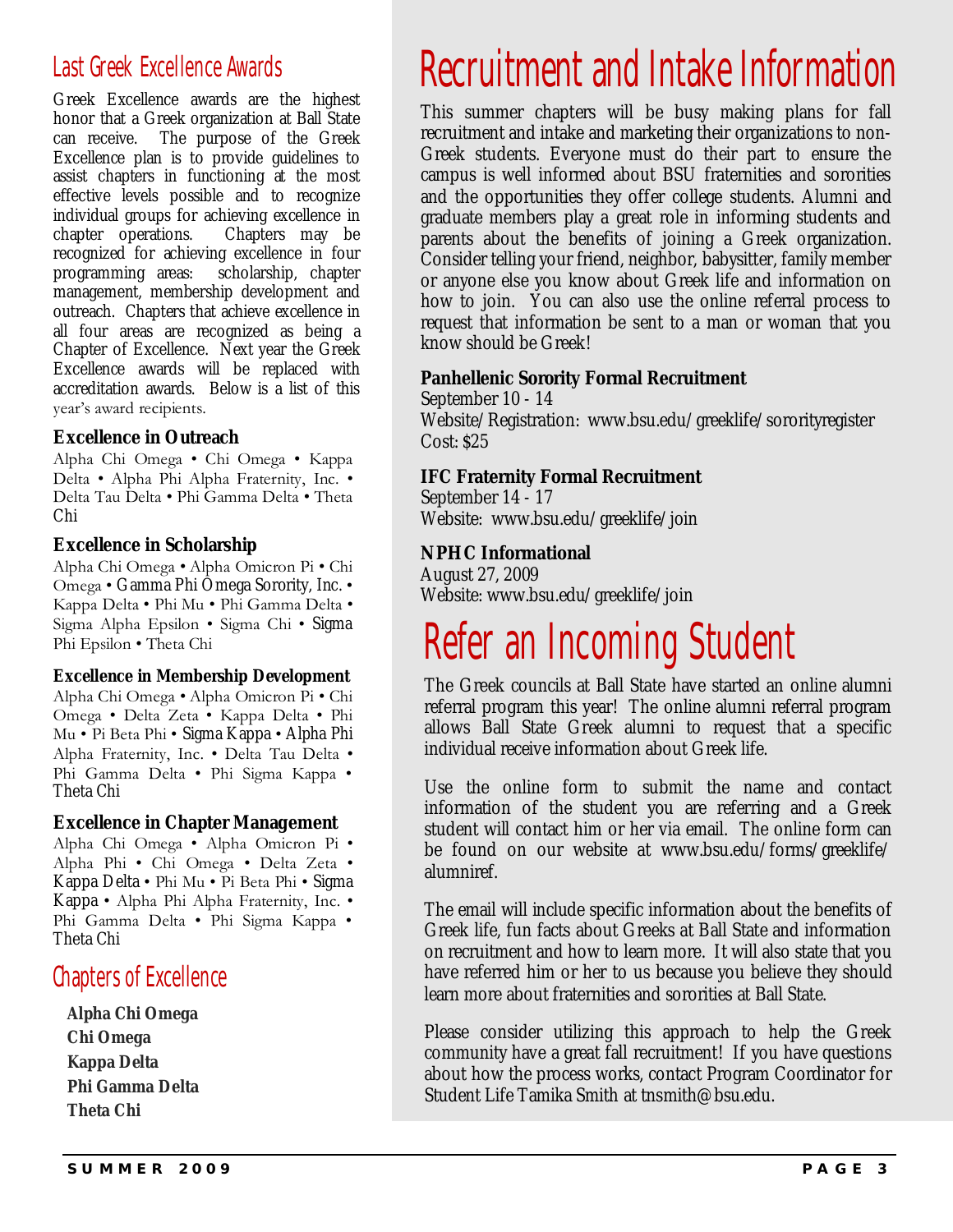# Chapter Highlights

#### **Alpha Chi Omega**

The ladies of Alpha Chi Omega have had an excellent year! We are very proud to have received the 2008 Chapter of Excellence award at Grand Chapter on April 5, 2009. The ladies of the Gamma Mu chapter have been very busy with our philanthropy, Powderpuff! Powderpuff was held on April 18, 2009 and was co-hosted with the men of Sigma Phi Epsilon. All proceeds went to A Better Way Women's Shelter and the American Red Cross. The chapter initiated four amazing new members on March 20, 2009, which will bring the chapter great success. We also had a Dad's Day consisting of golfing and dining at "Amazing Joe's" which was a lot of fun.

#### **Alpha Gamma Delta**

The women of Alpha Gamma Delta have had a very successful spring semester. We welcomed 6 new members who were initiated on April 3 and already some of them have stepped up and taken leadership positions. We have been fortunate enough to hold a different sisterhood event every month, with themes including a Progressive Dinner and a Valentine-making party. We had our spring formal at The Regency in Muncie on March 21 and we also held our annual International Reunion Day with alumnae on April 19, which included a Zumba lesson for participants. Alpha Gam's annual philanthropy, our Par-Tee Golf Tournament, was held at The Player's Club in Yorktown on April 25. We are looking forward to another great semester in the fall!



**New members of ΑΓΔ have fun at their fall new member sleepover**

#### **Alpha Phi**

Alpha Phi has had a blast becoming more involved in campus activities and philanthropies. This semester our women participated in almost all of them including Turtle Tugs, BeHope2Her, AOPi Dodgeball, Arrow Games, and Derby Days. We won four trophies during Derby Days. Even with all of the fun we had raising money for different causes throughout the community we still found time to have another amazing Mr. Phi-nominel. Alpha Phi completely sold out Pruis Hall this past semester and raised thousands for Cardiac Care. After a busy spring we are looking forward to a relaxing summer and an exciting recruitment season in the fall to bring in some amazing women to our chapter.

#### **Chi Omega**

The women of Chi Omega have had a tremendous semester! They received one of the most prestigious awards -Chapter of Excellence at Greek Week 2009! They also received excellence awards in Outreach, Scholarship, Chapter Management, Membership Development, and Philanthropic Donation. Chi Omega held a spring philanthropic event raising money for breast cancer research. Donations will be given to the Little Red Door of Muncie. Chi Omega would also like to welcome their newest members to the Phi Epsilon chapter and congratulate all the seniors on their graduation this past semester. Chi Omega is looking forward to their fall philanthropy Yippie Chi-O in September and for recruitment to begin in the fall. We are currently looking for advisors/house corporation members to join the Phi Episilon Chapter. Contact Lauren Meadows if you are interested at lmmeadows@bsu.edu.

#### **Delta Tau Delta**

The brothers of the Epsilon Mu chapter of Delta Tau Delta continued to improve on a national level with another strong semester. In January, they won the 2008 Most Improved Chapter award, as well as 4 other national awards. The brothers have doubled their community service hours, come up with new ideas for philanthropic events, reached out to the Greek community more and had their recruitment plan recognized on the national level. With the hope that Watermelon Bust will be a continued success, their goal is to bring home more national awards. The brothers have been working very hard to continue making not only themselves but also the Greek community better. If you have any questions please contact their president, Phill Keene at pmkeene@gmail.com or visit their website www.bsudelts.org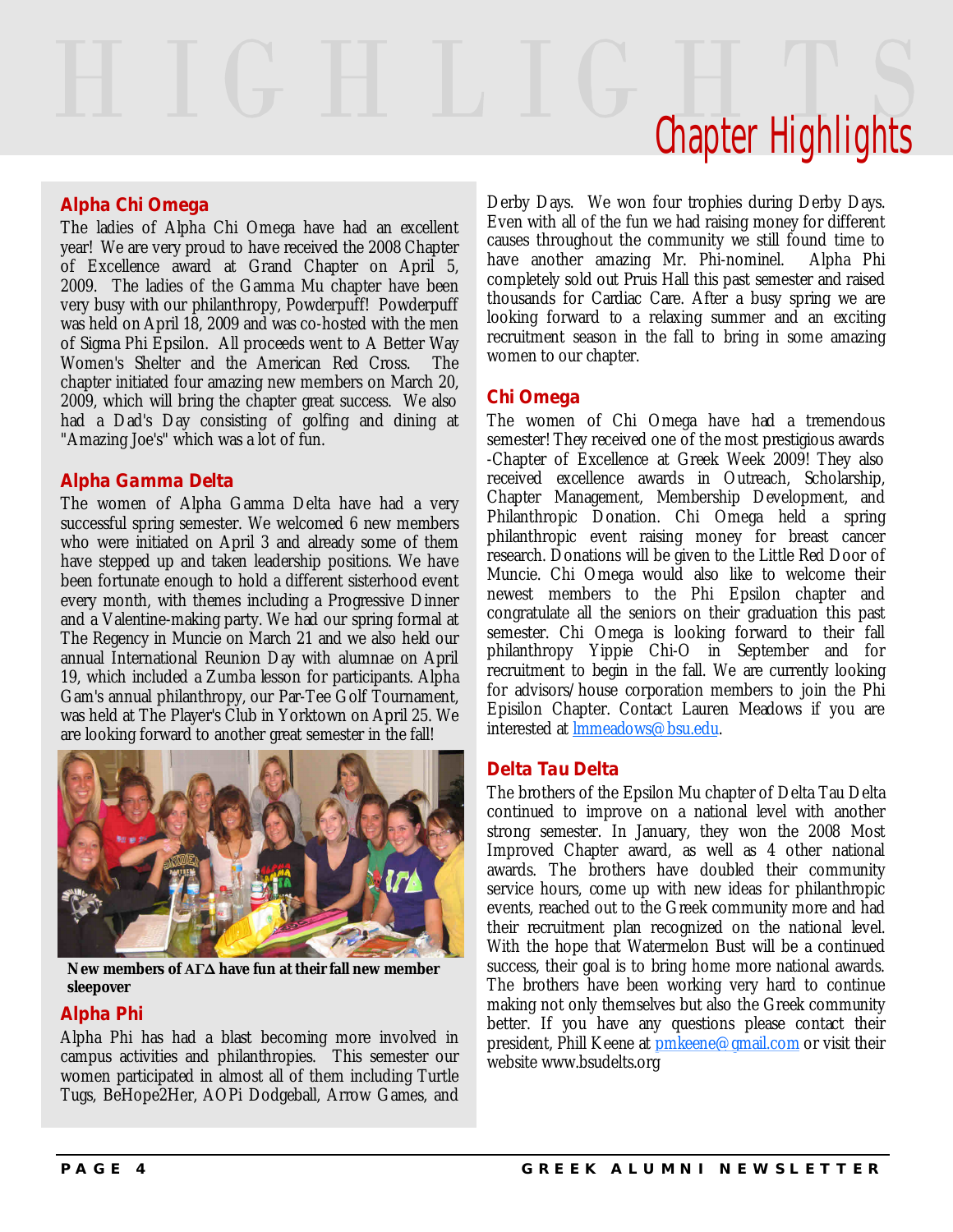**New to this issue of the Greek Alumni Newsletter are chapter highlights. The feedback we received from alumni and alumnae indicated you are interested in reading about the chapters at Ball State. The following chapter highlights include all of the chapters who submitted updates prior to the publishing date of this newsletter.**

#### **Delta Zeta**

Delta Zeta had an extremely strong spring semester. We held various events including an ice cream social, Dad's Day, a themed scavenger hunt around campus, formal, and serenades. Our sisters had a wonderful time attending other sorority's and fraternity's philanthropic events as well as Greek Week events. Delta Zeta's suite was also recently renovated and the updates look amazing. At Grand Chapter, Delta Zeta was presented the Community Service Award and the Overall Philanthropy and Community Service Award from the Panhellenic Council. Recognition was also received in the areas of Membership Development and Chapter Management. Delta Zeta also held Turtle Tugs and raised over \$4,000 for the Painted Turtle Camp. We are looking forward to fall semester and all of the excitement it brings.

#### **Gamma Phi Omega, Inc.**

The Delta Chapter of Gamma Phi Omega had many accomplishments in the past year. The chapter went from being a one women chapter, to at the end of the 2008-2009 school year, having seven very strong members. The women of the Delta Chapter were also recognized nationally with two of the members receiving national awards. At the awards banquet, held in mid-April, the chapter also received 'Notable Chapter of the Year'. On campus the ladies of Gamma Phi Omega have been recognized with the highest GPA in NPHC for the past two semesters. The chapter is looking forward to the future and has set many high goals that it looks forward to meeting this next year.



**Women of Gamma Phi Omega Sorority, Inc. pose after a recent event.**

#### **Phi Gamma Delta**

Phi Gamma Delta pledged four men in its spring class and is maintaining one of the largest chapter sizes it has ever seen. During its annual State Day in February, Phi Gamma Delta won numerous awards and accolades and placed runner-up as the most outstanding FIJI chapter in the state of Indiana. Likewise, Phi Gamma Delta did well at Grand Chapter, winning best chapter spring and fall GPA, best fall pledge class GPA, Chapter of Excellence, Matthew Whitlock as New Member of the Year, Michael Niezer as Outstanding Male Greek Achiever, and Shawn Meier as Greek Man of the Year. Phi Gamma Delta won the IFC championships in indoor soccer, indoor volleyball, and pool this spring of 2009. The men of FIJI are gearing up for their second annual philanthropy to the American Red Cross, the Ride Across the Purple Valley, which is a  $600+$ mile bike ride that travels to all other FIJI chapters in Indiana. They have already surpassed last year's money raised of \$2,100.00 and are prepared to make this event another success.

#### **Phi Delta Theta**

The spring semester of 2009 has been one of many great accomplishments for the Indiana Kappa Chapter of Phi Delta Theta at Ball State University. The brothers of Indiana Kappa have put their hearts into the ongoing improvement of their chapter, and people all over campus have started to notice! Recently, recruitment efforts have produced the largest pledge class the chapter has seen since the spring of 1990. Along with their recruitment efforts, the chapter, with the help of their Chapter Advisory Board, put on a Founder's Day Celebration that celebrated forty years of the chapter's existence at Ball State University. Coupled with the Founder's Day Celebration, the chapter also took part in a Gold and Silver Legion Ceremony. This ceremony congratulated alumni of the chapter for their involvement within the fraternity for either twenty-five (silver) or fifty (gold) years. Many alumni were in attendance, which in turn made the Founder's Day Celebration and Gold and Silver Legion Ceremonies a great success. The Indiana Kappa chapter of Phi Delta Theta has taken huge steps in the improvement of their chapter, and will keep striving for excellence in all their future endeavors.